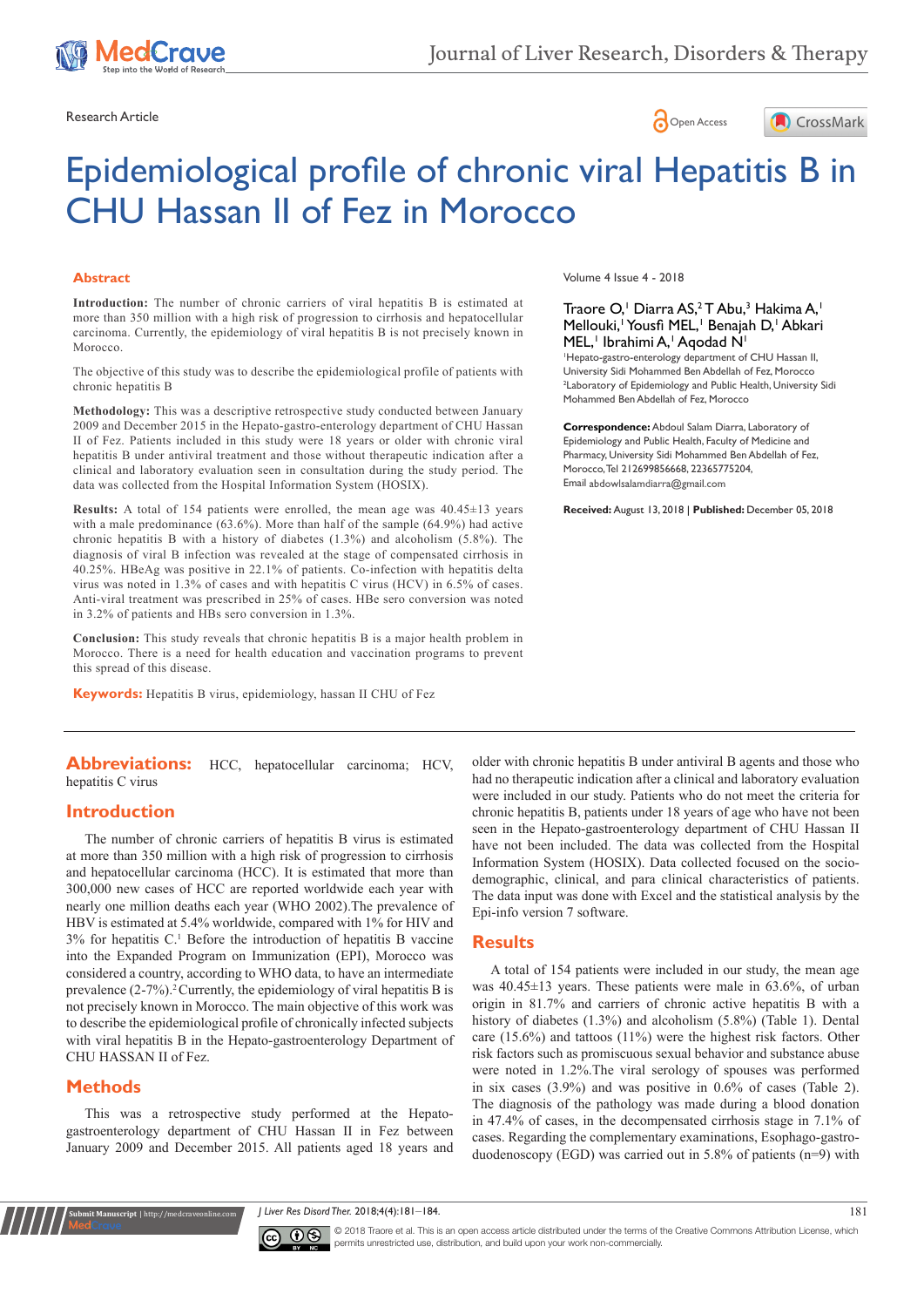diagnosis of esophageal varies in 1.9% (n=3). The serology of HBe Ag was positive in 34 patients (22.1%), and that of anti HBc AC was positive in 46.8% (n=72) of patients. Serology of quantitative HBs Ag was done in 14.9% of cases (n=23). The viral load was done in 56.5% (n=87) of cases and its average was 3914.07 UI/ml. An abdominal ultrasound was performed in 48.7% and showed signs of Portal Hypertension in 20.1%, HCC in 0.6% and fatty liver in 0.6%. Hepatic biopsy (HB) was done in 8.4% of cases, fibrotestin 2.6% and fibroscanin 34.4% (Table 3). Hepatitis Delta co-infection was noted in 1.3% of cases and with hepatitis C virus (HCV) in 6.5%. Antiviral treatment was prescribed in 25% of cases. Clinical intolerance, discontinuation of treatment, and relapse were observed in 2.6%, 3.9% and 10.6% of cases respectively. No cases of sustained viral response were observed (patients on interferon) (Table 4). HBe seroconversion was noted in 3.2% of patients and HBs seroconversion in 1.3%.

**Table 1** Characteristics of socio-demographic, liver status and comorbidity of patients

| <b>Characteristics of socio-demographic</b> | N             | ℅                | <b>M±SD*</b>      |
|---------------------------------------------|---------------|------------------|-------------------|
| Average Age (years)                         |               |                  | $40.45 \pm 13.01$ |
| Sex $(n=154)$                               |               |                  |                   |
| Masculine                                   | 98            | 63.6             |                   |
| Feminine                                    | 56            | 36.4             |                   |
| Residence (n= 153)                          |               |                  |                   |
| Urban                                       | 125           | 81.7             |                   |
| Rural                                       | 28            | 18.3             |                   |
| Status of hepatitis B                       |               |                  |                   |
| Active chronic Hepatitis                    | 100           | 64.9             |                   |
| inactive carriers                           | 54            | 35.1             |                   |
| Comorbidity                                 |               |                  |                   |
| <b>Diabetes</b>                             | $\mathcal{P}$ | $\overline{1.3}$ |                   |
| Alcoholism                                  | 9             | 5.8              |                   |

**Table 2** Distribution of patients according to different risk factors

| <b>Risk factors</b>              | N  | ℅     |
|----------------------------------|----|-------|
| Dental care                      | 74 | 15.6  |
| Tattoo                           | 17 | П     |
| History of surgery               | п  | 7.1   |
| Transfusion                      | 3  | 1.9   |
| Drug abuse                       |    | 0.6   |
| Promiscuous sex life             |    | 0.60% |
| Mother with positive HBs antigen |    | 0.60% |

**Table 3** Distribution of patients according to the complementary examinations carried out and their results

| <b>Complementary exams</b>        | N  | %    | <b>Average+ Extremes</b> |
|-----------------------------------|----|------|--------------------------|
| Antigen HBe Serology              |    |      |                          |
| Positive                          | 34 | 22.1 |                          |
| <b>Negative</b>                   | 40 | 26   |                          |
| <b>Anti-HBc Antibody serology</b> |    |      |                          |

Table Continued...

| <b>Complementary exams</b>              | N  | ℅    | <b>Average+ Extremes</b>   |
|-----------------------------------------|----|------|----------------------------|
| Positive                                | 72 | 46.8 |                            |
| Negative                                | 5  | 3.2  |                            |
| Quantitative serology of HB<br>antigen  | 23 | 14.9 |                            |
| Viral load in Ul/ml                     | 87 | 56.5 |                            |
| ASAT (Asparate amino-transferase)       |    |      | 40.97 (1-895)              |
| ALAT (Alamine amino-transferase)        |    |      | 58.83 (1-2490)             |
| GGT (gamma glutamyl transferase)        |    |      | 38.97 (1-502)              |
| <b>Bilirubin</b>                        |    |      | $10.12(1-66)$              |
| Albumin                                 |    |      | 38.90 (11-58)              |
| Prothrombin rate(PR)                    |    |      | 85.25 (42-100)             |
| <b>Platelets</b>                        |    |      | 230485.43 (85-<br>2160000) |
| Neutrophil Polynuclear (NPN)            |    |      | 3914.07 (14-10792)         |
| Hemoglobin                              |    |      | $13.30(7-19)$              |
| Esophagogastroduodenoscopy              | 9  | 5.8  |                            |
| Fibrotest                               | 4  | 2.6  |                            |
| Fibroscan                               | 53 | 34.4 |                            |
| <b>Abdominal ultrasound</b><br>$(n=75)$ |    |      |                            |
| Signs of portal hypertension            | 31 | 20.1 |                            |
| Cirrhosis                               | 25 | 16.2 |                            |
| Hepatocellular carcinoma                | L  | 0.6  |                            |
| Hepatic steatosis                       | ı  | 0.6  |                            |
| Liver puncture biopsy (LPB)             | 13 | 8.4  |                            |

**Table 4** Treatment of patients with active chronic hepatitis (n=100)

|                      |    | ℅  |
|----------------------|----|----|
| Patients treated     |    |    |
| yes                  | 25 | 25 |
| No                   | 75 | 75 |
| First molecules used |    |    |
| Sebivo               | 6  | 6  |
| <b>Baraclude</b>     | 6  | 6  |
| Pegazys              | 5  | 5  |
| 7efix                | 5  | 5  |
| Interferon           | 3  | ٦  |

## **Discussion**

Viral hepatitis B is highly contagious, averaging 10 times more than hepatitis C and 100 times more than HIV, with approximately 1 million deaths each year attributable to chronic hepatitis, cirrhosis and hepatocellular carcinoma (Abedi et al. 2011). It is the most common sexually transmitted disease in the world: WHO currently estimates that two billion people have been exposed to the hepatitis B virus. Every year, nearly 10 to 30 million new infections occur. Of the two billion

**Citation:** Traore O, Diarra AS, Abu T, et al. Epidemiological profile of chronic viral Hepatitis B in CHU Hassan II of Fez in Morocco. *J Liver Res Disord Ther.* 2018;4(4):181‒184. DOI: [10.15406/jlrdt.2018.04.00124](https://doi.org/10.15406/jlrdt.2018.04.00124)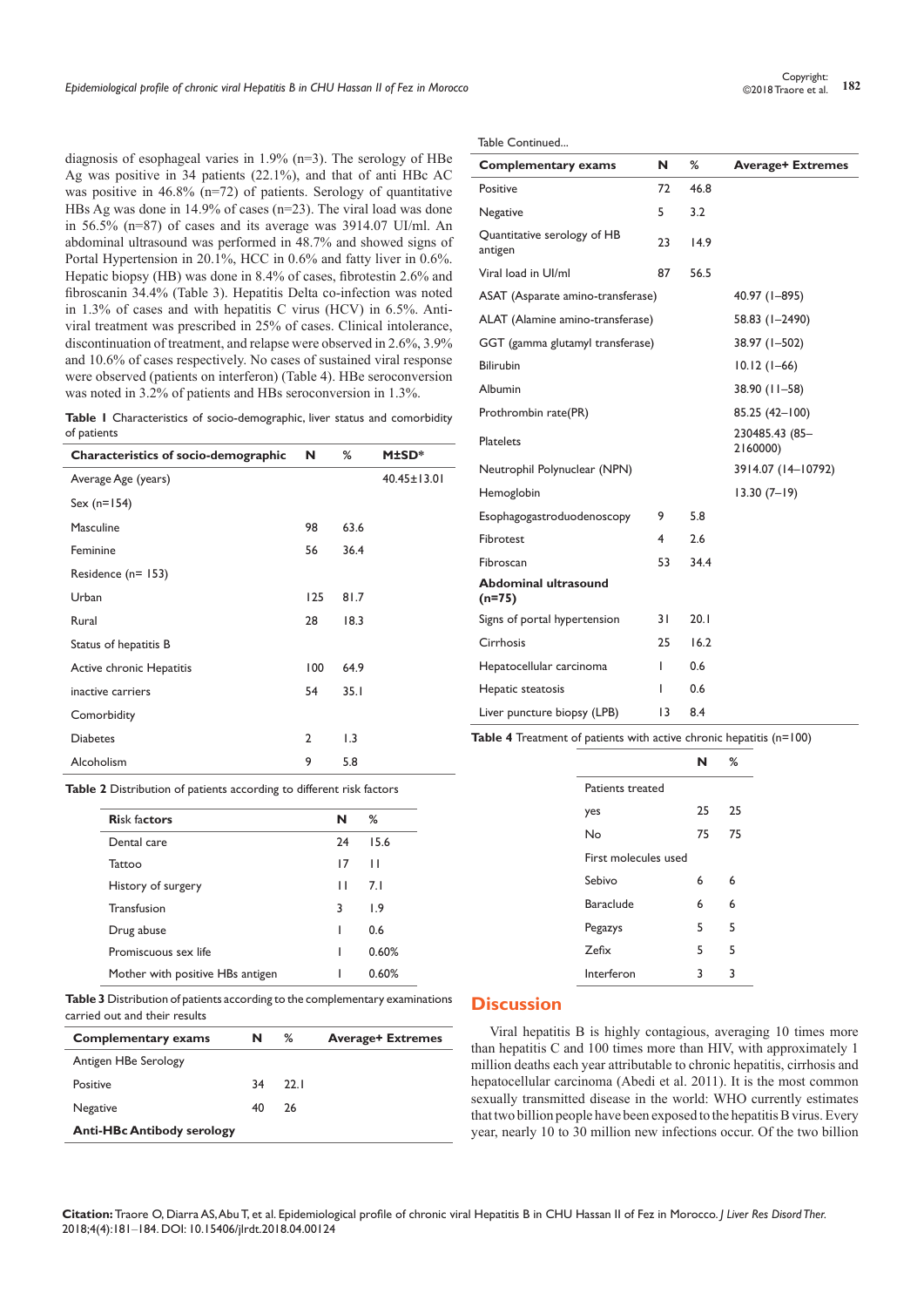people infected, at least 350 million are chronic carriers constituting a constant reservoir of transmission (Denise 2006). Rare studies have been done to estimate the prevalence of HBV in Morocco; those that concerned blood donors (Mrani et al. 2002) and health professionals (Djjeriri et al. 2008), with prevalence estimated respectively at 2.5% and 1%. Two studies were conducted in 2005 and 2009 (Boulaajaj et al. 2005, Atitar et al. 2009) in at-risk patients and the prevalence of HBV infection found were 2% and 15.8%, respectively. However, the different groups studied during these studies do not represent the entire Moroccan population.

The comparative study conducted by André in 2000 between different countries of the world (Middle East, Japan, China, Sub-Saharan Africa and North Africa) showed that most African countries, such as Senegal and Egypt, have a high endemicity except Morocco and Tunisia which are part of the intermediate endemic areas. Therefore, the results reported in this study show that Morocco has moved from intermediate endemicity for hepatitis B to low endemicity. This decline in the prevalence of hepatitis B can be explained by the success of the national HBV vaccination program. In our study, the mean age of patients was 40.45±13.01 years, thus similar to the data from the literature; A. SBAI found in his series an average age of 39±11.97 years. Several series have reported an average age around 45 years.3,4 It should be noted however that, although prevalence in adults of this infection is characteristic in various studies, it is not exclusive and all ages can be affected. As in our case, male predominance has been described by several authors; A.SBAI reported in Rabat a male prevalence of 60.14%. Moreover, Antona et al. in France described this high male prevalence in 2005. This male predominance is linked to the susceptibility of the infection according to gender and/or the difference in immune response to infection one way or the other; by the way of life of men which most often put them in contact with the risk factors more than women.

Regarding the clinical aspects; screening, cirrhosis, asthenia, jaundice are main the reasons for the discovery of the infection in our series (98%). These results corroborate those found in the literature.<sup>5,6</sup> Liver manifestations were quite common in our series. These manifestations are linked to the immune complex deposits formed by the viral antigens and the corresponding antibodies.<sup> $5-7$ </sup> Risk factors were mostly dominated by dental care, tattoos, surgical procedures and blood transfusion. A. SBAI found in his series high rates of history of surgery. In France, the average individual risk of contracting HBV infection, following dental care due to the lack of sterilization of the rotary instrument holders between each patient, was estimated in 2009 at 1/516 000 compared to 1/420 million for HIV (Thiolet 2009). These high rates in our study can be explained by an insufficiency or even a lack of respect for the universal elementary rules in terms of prevention of infections in the health sector and on the other hand on the use of certain high risk socio-cultural practices.

With respect to para-clinical data in our study, 54.54% of patients had an average hemoglobin level of 13.30 g/l. These figures are much higher than those reported in the literature  $(12.6 \text{ g/l})$ .<sup>8</sup> In clinical practice, among the many biochemical parameters altered by hepatocellular insufficiency, the most modified in general are the prothrombin, albumin and bilirubin levels.<sup>9</sup> In our series the average prothrombin rate was 85.25%, which is higher than the data from several studies, where it is between 54% and 59% .<sup>9–11</sup> Regarding viral serology B, in our series, it fits into the natural history of infection. The serological profile corresponding to chronic active hepatitis was found in one hundred patients (64.9%). This phase is marked by active

viral replication with high serum HBV DNA, HBe antigen present in the serum, histologically the presence of HBc antigen in the nucleus of hepatocytes in large quantities.<sup>5</sup> Fifty-four of our patients (35.1%) were inactive carriers of the B virus. When spontaneously, or under the effect of antiviral treatments, the immune system controls the viral infection, this leads to the inactive phase of the Hepatitis B virus.

HBV-HCV coinfection was found in 6.5% of cases in our series; it is usually accompanied by inhibition of hepatitis B virus replication with increased clearance of hepatitis B virus, which explains some serological profiles (anti HBc AC positive in an isolated fashion).<sup>12</sup> HBV-HDV co-infection was observed in two of our patients (1.3%). This coinfection is characterized by a tendency to an exacerbated severity of acute hepatitis compared to that caused by HBV alone.<sup>13</sup> The abdominal ultrasound was performed in 48.7% of cases and allowed to detect liver abnormalities in 37.5% of our patients: signs of Portal Hypertension in thirty one patients, cirrhosis in twenty-five patients, hepatic steatosis in 0.6% and hepatocellular carcinoma in  $0.6\%$  of cases. Our data are comparable to those of the literature.<sup>14</sup> Fibroscan was performed in 34.4% of our patients and was significant in one out of four patients who underwent this examination. Miss I. Elhidaoui found in her series in Marrakech, a fibroscan significant in more than three out of four patients who did this review. Several studies have shown that hepatic elasticity measured by fibroscan correlates with liver fibrosis in patients with chronic liver disease. Liver Puncture biopsy was performed in 13 (8.4%) of our patients for diagnostic purposes. Upper gastrointestinal endoscopy was performed in 9 (5.8%) of the patients and revealed the presence of esophageal varices in 1.9% of cases. We discovered mainly stage I and II esophageal varices, which is comparable to a study carried out at Ibn Sina University Hospital in Rabat where 57.7% of esophageal varices were stage II, as well as an Italian study where esophageal varices stages I was largely predominant  $(56\%)$ .<sup>15</sup> Regarding the therapeutic aspects, antiviral treatment was prescribed in 25% of our patients and HBe seroconversion was observed in 3.2% of cases with normalization of transaminases in nineteen patients before the 12th week of treatment. A Chinese study conducted by Leung NW1 et al in 58 patients with chronic hepatitis B showed that treatment with lamivudine for 3 years significantly improved liver histology and resulted in HBe antigen seroconversion (HBeAg) in 23patients (40%) compared to placebo.16 A similar trend was observed in the study conducted by Sombié in Cameroon.

The indication of the antiviral treatment was prescribed in cases of extensive cytolysis associated with a rise of the viral load above 2000 IU/ml, in pregnant women for prophylaxis of mother-child transmission and finally for preemptive treatment in patients who are candidates for chemotherapy or immunosuppressive therapy. Despite an overall satisfactory evolution, some complications were observed comparable to other studies carried out.17,18 During follow-up, some patients remained as inactive carriers (68.51%). In contrast, other inactive carriers progressed to cirrhosis (3.70%).

## **Conclusion**

In light of our results, it appears that chronic hepatitis B is a major health problem in Morocco as in many developing countries. It is necessary to put a special emphasis on prevention in order to better control this pathology. Beyond the national HBV vaccination program, it is important to set up health education and information programs on the disease.

**Citation:** Traore O, Diarra AS, Abu T, et al. Epidemiological profile of chronic viral Hepatitis B in CHU Hassan II of Fez in Morocco. *J Liver Res Disord Ther.* 2018;4(4):181‒184. DOI: [10.15406/jlrdt.2018.04.00124](https://doi.org/10.15406/jlrdt.2018.04.00124)